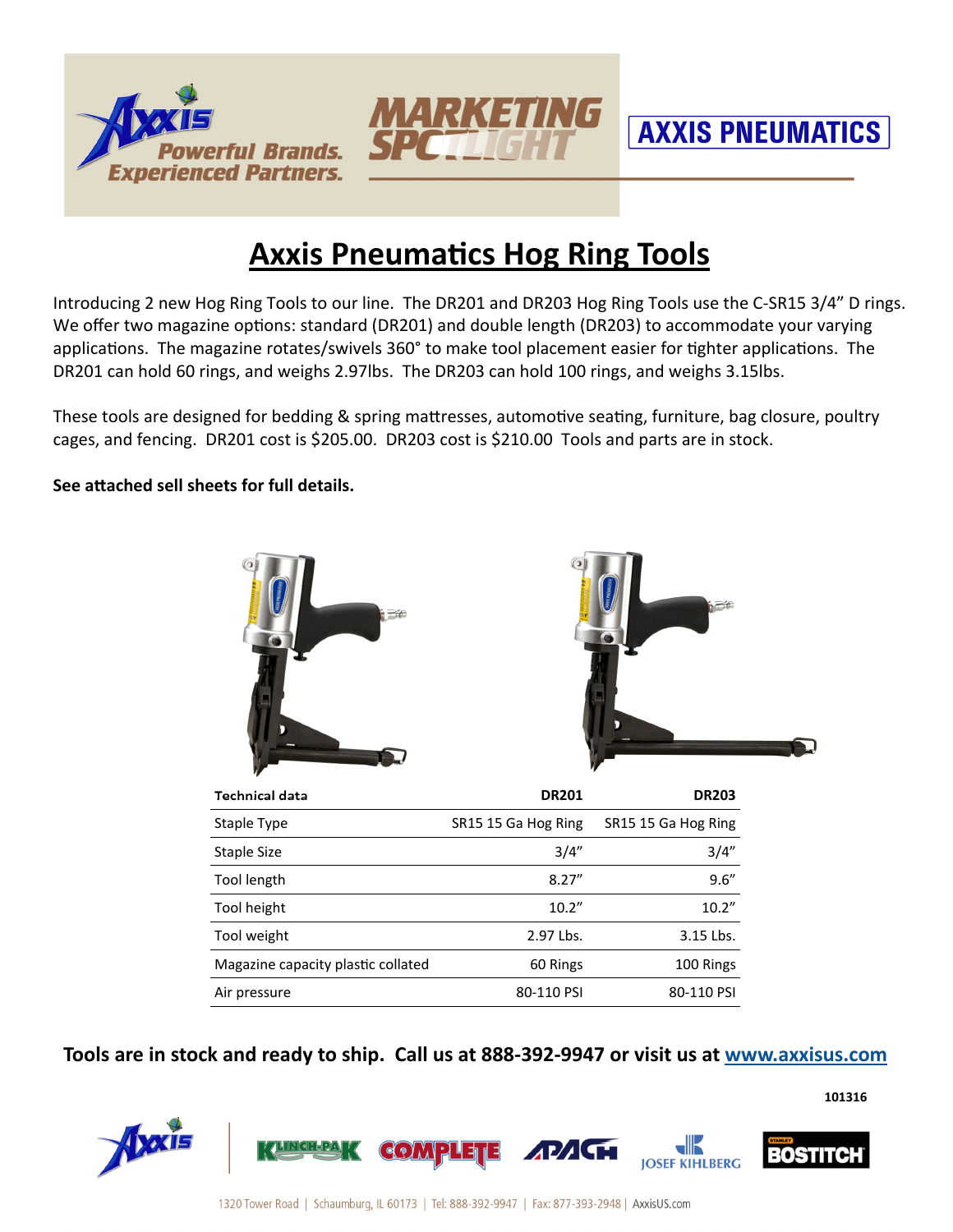

## **DR-201 Pneumatic Hog Ring Tool**

C-SR15 Hog Ring





### **Features and Benefits:**

• Balanced, lightweight, ergonomic design

**UNIGH-PANZ** 

- Easy to load magazine
- 360° rotation magazine

### **Applications:**

- Bedding & Spring Mattress
- Automotive Seating
- Furniture
- Bag closure
- Poultry cages
- Fencing
- **Construction**





| Staple Type                        | SR15 15 Ga Hog Ring |
|------------------------------------|---------------------|
| Staple Size                        | 3/4''               |
| Tool length                        | 8.27''              |
| Tool height                        | 10.2"               |
| Tool weight                        | 2.97 Lbs.           |
| Magazine capacity plastic collated | 60 Rings            |
| Air pressure                       | 80-110 PSI          |